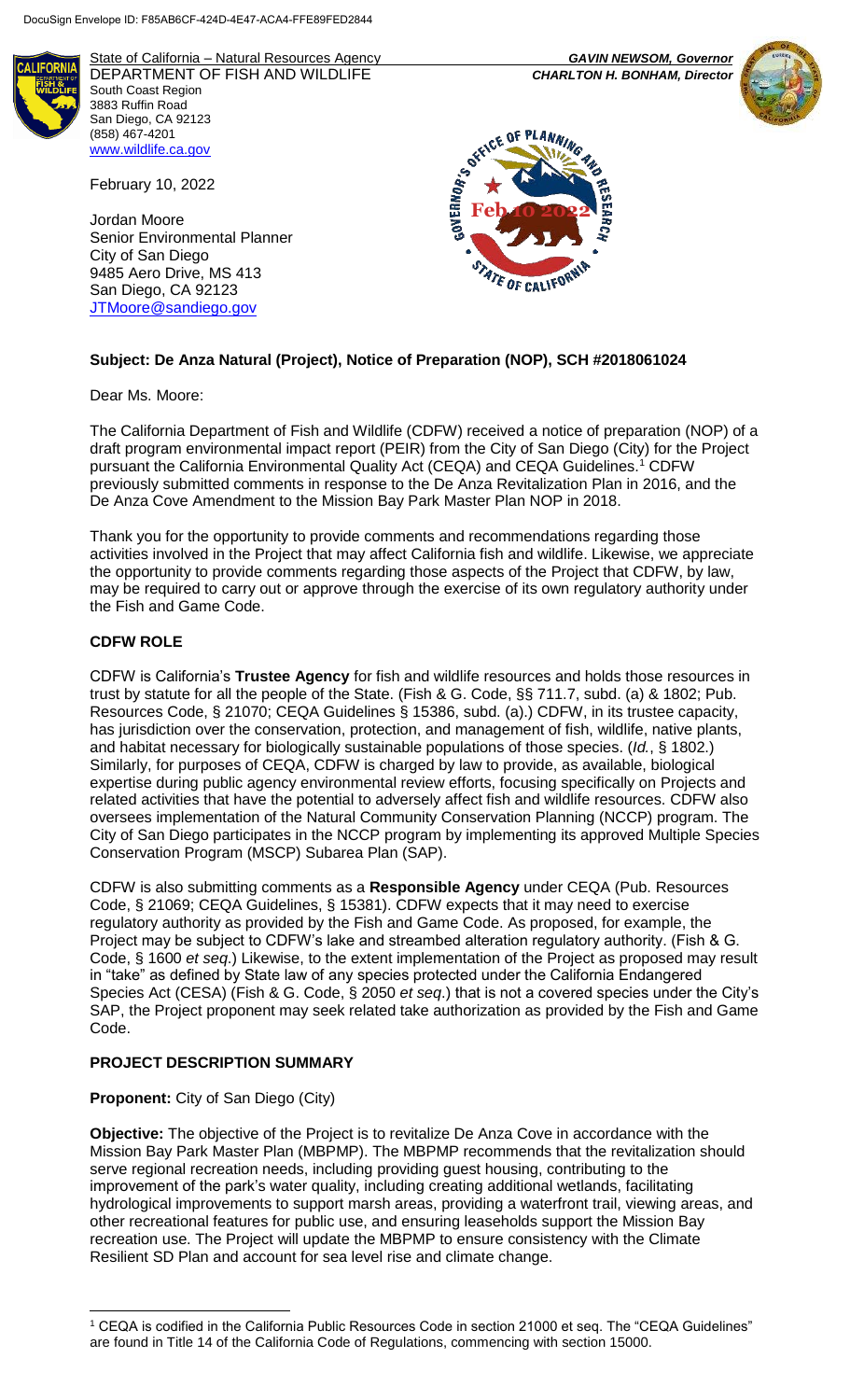Jordan Moore City of San Diego February 10, 2022 Page 2 of 9

Key project components are outlined below:

#### Kendall-Frost Marsh Reserve/Northern Wildlife Preserve

The Project proposes to expand the existing 88.2 acres of wetland at Kendall-Frost Marsh Reserve/Northern Wildlife Preserve, through creation of an additional 29.0 acres of wetlands at the former Campland site, as well as an additional 103.8 acres of wetlands around De Anza Cove and along the outfall of Rose Creek.

#### De Anza Cove Area – North

Existing recreational facilities in the northern and eastern portions of the Project area will remain. The Project proposes an active recreation and aquatics facility in the north section of De Anza Cove, and states that additional opportunities for expanded recreational uses will be analyzed under a General Development Plan in the future.

#### De Anza Cove Area - South

Land uses proposed in this area include: replacement of the existing RV campground and mobile home park with low-cost visitor accommodations consisting of RV camping sites, cabins or other accommodations, and ancillary facilities; enhancement of existing regional parkland with new recreational amenities; creation of a supervised swimming beach; potential lease of a nonmotorized boat rental facility/dock; expansion of existing wetland habitat to include marshes, mudflats, oyster beds, and open water; creation of upland areas to serve as a buffer zone to wetland habitat; parking; and a multi-use path with interpretive signage.



De Anza Cove Amendment to the Mission Bay Park Master Plan Figure 3: Site Plan



(City of San Diego, De Anza Natural NOP, 2022)

**Location:** Mission Bay Park (Bay) is a 4,660-acre park within the City of San Diego. The proposed Project area is located in the northeast corner of Mission Bay and includes the following existing land uses: the Kendall-Frost Marsh Reserve/Northern Wildlife Preserve (Preserve), guest housing, athletic fields and tennis courts, a golf course, regional parkland, and the De Anza Cove Area, which is identified as the De Anza Special Study Area in the MBPMP.

**Biological Setting:** Mission Bay supports a wide variety of biological resources and habitats including diverse marine habitats, coastal salt marsh, and three terrestrial habitats: salt pan, coastal strand, and disturbed habitat (City, 1990). Special-status species include the CESA- and federal Endangered Species Act (ESA)- listed endangered light-footed Ridgway's rail (*Rallus obsoletus levipes*), which is also a California Fully Protected Species (FPS); the CESA-listed endangered Belding's savannah sparrow (*Passerculus sandwichensis beldingii*); and the CESAand ESA-listed endangered California least tern (*Sterna antillarum browni*; FPS). Mission Bay also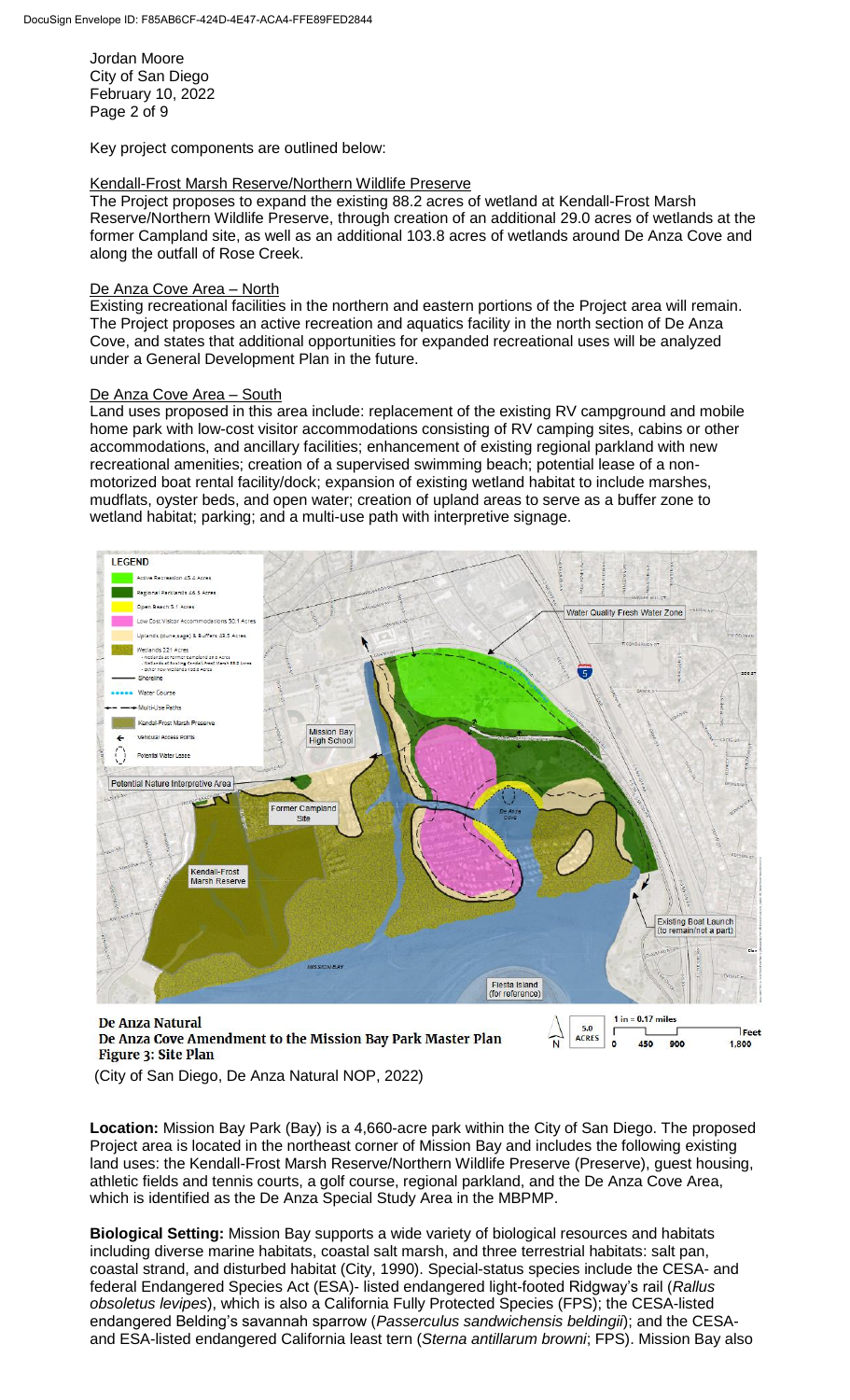Jordan Moore City of San Diego February 10, 2022 Page 3 of 9

hosts diverse avifauna, small mammals, reptiles, and habitat for avian feeding, resting, and breeding. The coastal salt marsh habitats improve the Bay's water quality through bioremediation and filtering of pollutants and wastewater discharge.

**Marine Biological Setting:** Mission Bay is locally known for its bay, estuary, eelgrass and shallow bay habitats important for fish and wildlife habitat. The Bay is also important fish nursery habitat for fish spawning, shelter, and foraging. The Bay includes large areas (i.e., 'beds') of eelgrass (*Zostera marina*, *Z. pacifica*), which is a sensitive marine habitat type and is important to many aquatic and nearshore species.

### **COMMENTS AND RECOMMENDATIONS**

CDFW offers the comments and recommendations below to assist the City in adequately identifying and/or mitigating the Project's significant, or potentially significant, direct and indirect impacts on fish and wildlife (biological) resources. Editorial comments or other suggestions may also be included to improve the document.

To enable CDFW to adequately review and comment on the proposed Project from the standpoint of the protection of plants, fish, wildlife, and natural habitats, we recommend the following information be included in the PEIR:

#### **General Comments**

1) **Biological Resource Inventory:** The document should contain a complete description of the Project, including purpose and need, that describes all terrestrial and marine habitats within or adjacent to the Project area, all staging areas and access routes to the construction and staging areas. The Project area is described as the area in which potential effects may occur.

The document should also provide a complete assessment of the flora and fauna within and adjacent to the Project area, with particular emphasis upon identifying endangered, threatened, sensitive, and locally unique species and sensitive habitats. This should include a complete floral and faunal species compendium of the entire Project site, undertaken at the appropriate time of year. Species to be addressed should include all those which meet the CEQA definition (see CEQA Guidelines, § 15380). This should include sensitive fish and wildlife species. Seasonal variations in use of the Project area by wildlife should also be addressed. Focused species-specific surveys, conducted at the appropriate time of year and time of day when the sensitive species are active or otherwise identifiable, are required. Acceptable species-specific survey procedures should be developed in consultation with CDFW and the U.S. Fish and Wildlife Service.

- 2) **Biological Impacts:** To provide a thorough discussion of direct, indirect, and cumulative impacts expected to adversely affect biological resources, with specific measures to offset such impacts, the following should be addressed in the PEIR:
	- a) a discussion of potential adverse impacts from lighting, noise, human activity, exotic species, recreational uses, and drainage. The latter subject should address: Project-related changes to drainage patterns on, and downstream of, the Project site; the volume, velocity, and frequency of existing and post-Project surface flows; polluted runoff; soil erosion and/or sedimentation in streams and water bodies; and post-Project fate of runoff from the Project site. Mitigation measures proposed to alleviate such impacts should be included.
	- b) discussion regarding indirect Project impacts on biological resources, including resources in nearby public lands, open space, adjacent natural habitats, riparian ecosystems, and any designated and/or proposed or existing reserve lands (e.g., existing preserve lands or lands designated as Multi-Habitat Planning Area (MHPA) associated with the City's SAP).
	- c) the zoning of areas for development projects or other uses that are nearby or adjacent to natural areas may inadvertently contribute to wildlife-human interactions. A discussion of possible wildlife conflicts and mitigation measures to reduce these conflicts should be included in the environmental document.
	- d) CDFW also recommends that a habitat gain/loss table be included, which calculates the expected net habitat losses and gains of each type of habitat area lost, restored, enhanced, and created.
- 3) **Marine Species and Habitats:** To better understand potential effects and impacts from the proposed Project, baseline surveys should be conducted, and the results included in the PEIR. Baseline surveys of native and artificial marine habitats, and native and non-marine species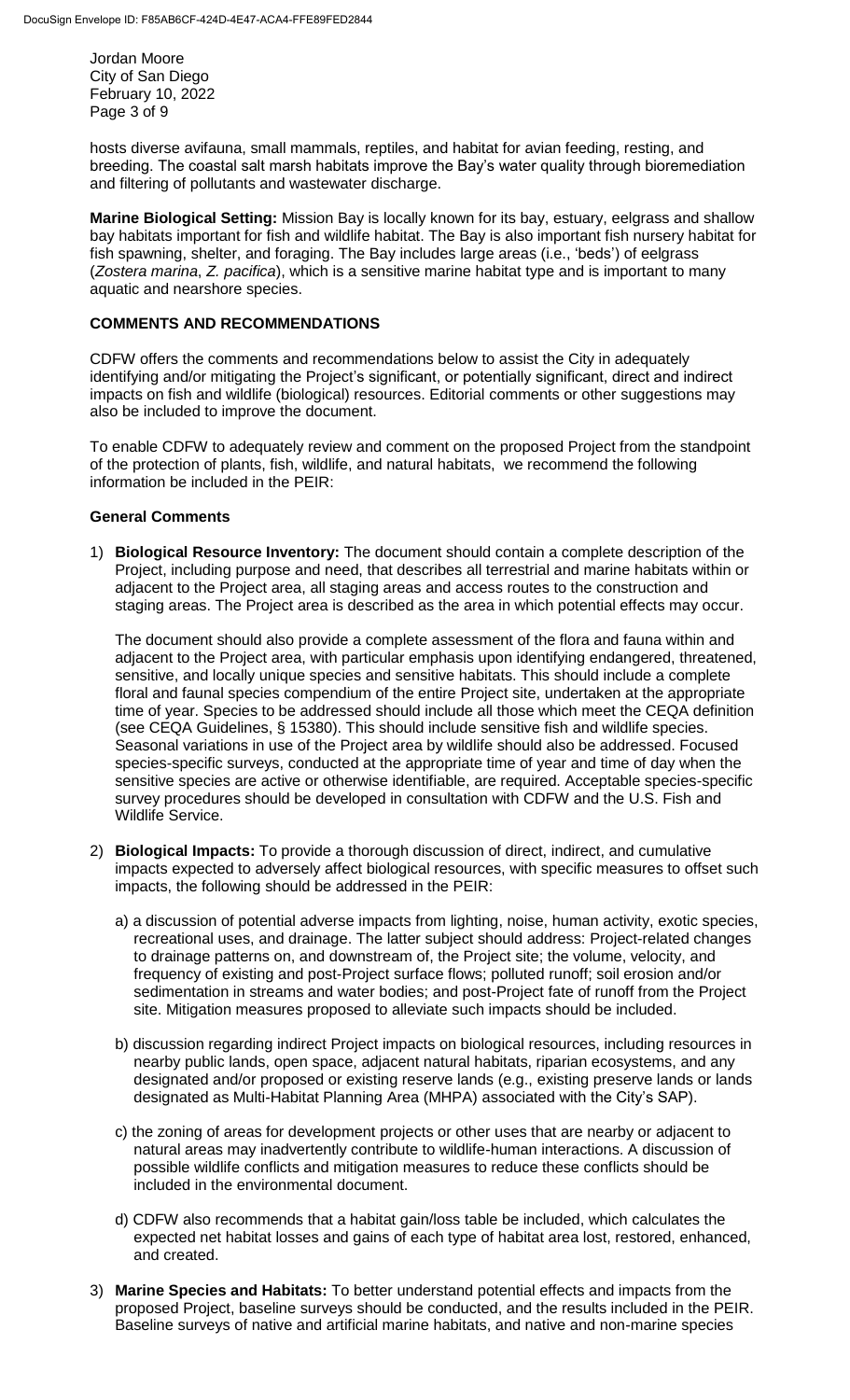Jordan Moore City of San Diego February 10, 2022 Page 4 of 9

> should include all marine areas within the Project area footprint such as the existing open water bay and estuary habitats of De Anza cove and Rose Creek outfall, mudflats, eelgrass beds, oyster beds, and sandy beach intertidal habitat. Invasive marine Caulerpa spp. should also be included in marine baseline surveys. All excavations and placement of sediment in Project areas within, and adjacent to, all existing natural wetland or eelgrass habitat should be included in a site-specific baseline marine resources survey and Project impacts/benefits assessment. This should be performed to accurately assess wetland restoration benefits and impacts to marine species and habitats. Historical marine biological species and habitats for the Project area may also be found in the Marine BIOS database on the CDFW's website (https://wildlife.ca.gov/Conservation/Marine/GIS/MarineBIOS).

CDFW recommends the marine biological survey and impact assessment reports include a listing of each Project component and the habitat that will be impacted, the total area of habitat impacted, and proposed mitigation measures for avoiding, and minimizing impacts. Additionally, the baseline assessment should include a habitat loss/gain summary indicating the total net gain or loss of each habitat impacted verses habitat restored. If impacts or net losses to sensitive, native marine habitats are unavoidable, additional mitigation plans should be developed to compensate for lost existing habitats.

4) **Special-status Species:** The PEIR should thoroughly analyze direct, indirect, and cumulative impacts to any special-status species likely to occur in the Project area. Impacts to species designated as Fully Protected must be completely avoided; FPS may not be taken or possessed at any time per § 3511 of the Fish and Game Code. Avoidance measures for avian species may include phasing construction to occur outside of nesting season, conducting species-specific surveys when construction will occur within 500' of a nesting site, retaining a qualified biological monitor on-site during construction, and implementation of no-activity buffers around active nests.

CDFW also considers adverse impacts to a species protected by the California Endangered Species Act (CESA), for the purposes of CEQA, to be significant without mitigation. As to CESA, take of any endangered, threatened, or candidate species not already covered by the City's SAP that results from the Project is prohibited, except as authorized by state law (Fish & G. Code, §§ 2080, 2085). Consequently, if the Project, Project construction, or any Projectrelated activity during the life of the Project will result in take of a species designated as endangered or threatened, or a candidate for listing under CESA, unless covered by the City's SAP permit, CDFW recommends that the Project proponent seek appropriate take authorization under CESA prior to implementing the Project. Appropriate authorization from CDFW may include an incidental take permit (ITP) or a consistency determination in certain circumstances, among other options (Fish and G. Code §§ 2080.1, 2081, subds. (b),(c)). Early consultation is encouraged, as significant modification to a project and mitigation measures may be required to obtain a CESA Permit. Revisions to the Fish and Game Code, effective January 1998, may require that CDFW issue a separate CEQA document for the issuance of an ITP unless the Project CEQA document addresses all Project impacts to CESA-listed species and specifies a mitigation monitoring and reporting program that will meet the requirements of an ITP. For these reasons, biological mitigation monitoring and reporting proposals should be of sufficient detail and resolution to satisfy the requirements for a CESA ITP.

- 5) **Marine Impacts:** The wetlands restoration Project activities may have direct and indirect impacts to marine species and habitats:
	- a. direct loss or conversion of native marine habitats due to fill of open Bay waters;
	- b. burial or excavations/dredging of native eelgrass habitat and oyster beds;
	- c. turbidity and sedimentation, scouring, and reduced water quality; and,
	- d. significant impacts to sensitive and/or special-status resources including eelgrass beds, and associated eelgrass ecological communities such as benthic and epibenthic invertebrates, fish, and marine birds.

Contaminated or high silt and organic content sediments should not be placed in the marine environment that are not compatible with existing native sediment. High silt content sediments may cause marine soft substrates to be compacted and unsuitable for sustained growth of eelgrass, intertidal and subtidal benthic and epibenthic invertebrates. Compatible sediments are required for healthy marine invertebrate habitat needed for forage of the higher trophic levels such as fish and shorebirds.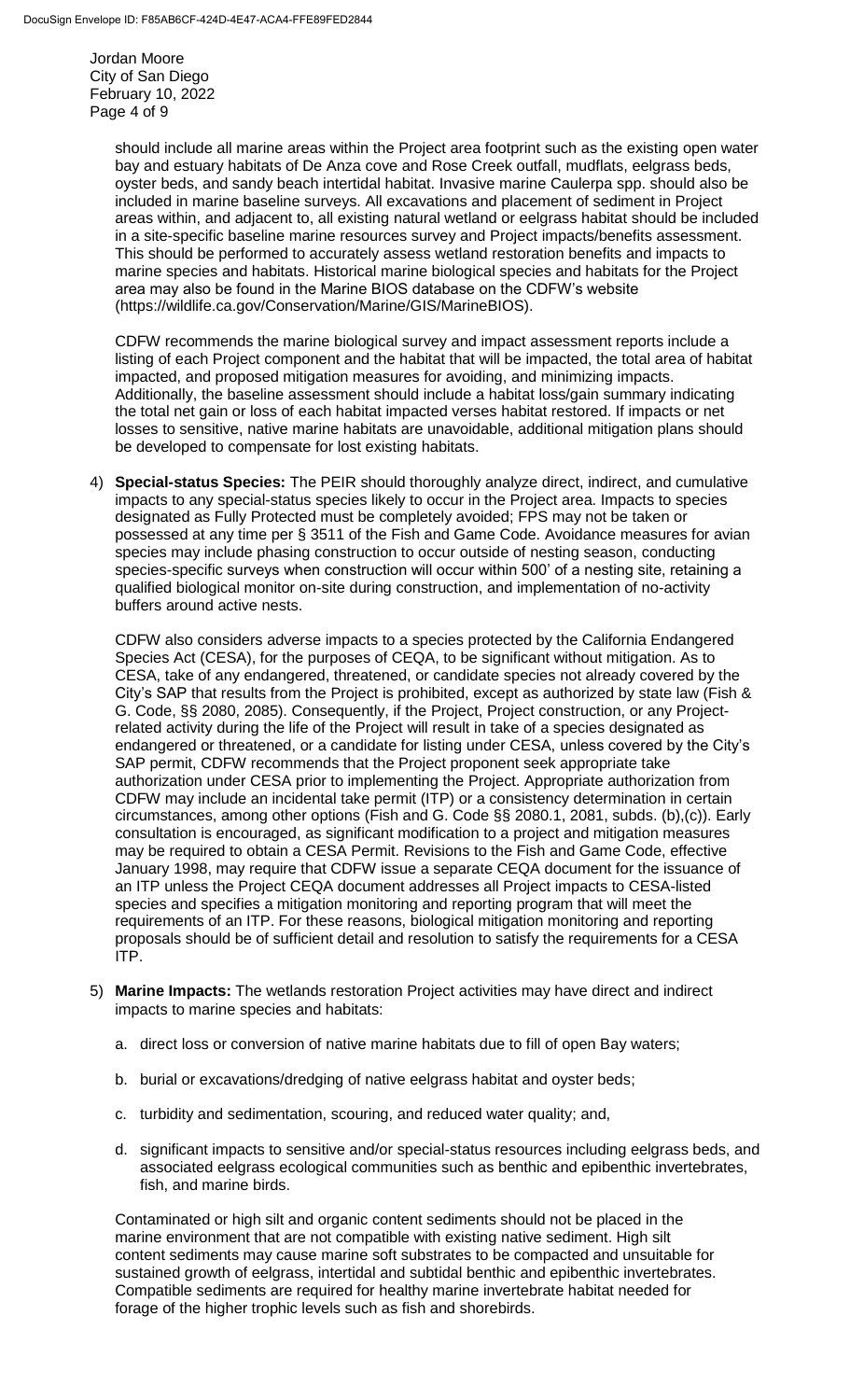Jordan Moore City of San Diego February 10, 2022 Page 5 of 9

- 6) **Indirect Marine Impacts:** The Draft PEIR should include and address potential adverse indirect Bay water and marine habitat impacts from increased human and boat facilities (overwater structures) such as Bay water shading, lighting, underwater noise, increased non-native, invasive species, and proposed mitigation measures to alleviate such impacts.
- 7) **Sensitive Marine Species and Habitats:** Many important commercial and recreational fish species use the Project area for breeding, shelter, spawning, and foraging. Potential impacts to marine fish, including both commercially and recreationally important species, should be identified and any significant impacts should be avoided and minimized to below a level of significance. A list and description of fish and wildlife species and habitat in the Bay may be found on Marine Bios [\(https://wildlife.ca.gov/Conservation/Marine/GIS/MarineBIOS\)](https://wildlife.ca.gov/Conservation/Marine/GIS/MarineBIOS). Species and habitats which should be addressed include but are not limited to:
	- a. the California spiny lobster (*Panulirus interruptus*) may utilize the open subtidal Bay habitats within or adjacent to the proposed Project. Spiny lobster use eelgrass for shelter which is present throughout the shallow area of the Bay. This species and their habitat are vulnerable to direct and indirect dredging, excavation, fill, burial, turbidity, and sedimentation impacts; and,
	- b. marine plant species which grow in extensive beds within shallow Bay waters are considered sensitive habitat types. In the vicinity of the proposed Project, this may include, but is not limited to, eelgrass (*Zostera marina*, Z. *pacifica*).

An eelgrass mitigation site is located just south of the Project footprint. The mitigation site was created to mitigate for eelgrass impacts related to the Mission Bay Navigational Channel Dredging Project completed three years ago. This eelgrass mitigation site should be identified and addressed in the PEIR. Avoidance and minimization measures should be proposed for the eelgrass mitigation site.

8) **Invasive Species:** Disturbance of the bottom sediments from dredging construction may redistribute non-native species that compete with native species. This could cause widespread adverse impacts to the marine ecosystem. The invasive algae *Caulerpa taxifolia* is listed as a federal noxious weed under the U.S. Plant Protection Act and while deemed eradicated in 2006 is monitored for potential future emergence. Another invasive algae species found recently in Southern California (Newport Bay) is *Caulerpa prolifera*, which is also a potential threat to the native marine ecosystem.

CDFW recommends including a mitigation measure detailing a pre-construction *Caulerpa* spp. survey to identify potential existence of invasive Caulerpa spp. as described in the Caulerpa Control Protocol https://www.fisheries.noaa.gov/west- coast/habitat-conservation/aquaticinvasive-species-west-coast. If Caulerpa spp. are found, do not disturb the species and contact CDFW and National Marine Fisheries Service within 24 hours as described in the Caulerpa Control Protocol.

- 9) **Mitigation for Project-related Biological Impacts:** The PEIR should include mitigation measures for adverse project-related impacts to sensitive plants, animals, and habitats. Mitigation measures should emphasize avoidance and reduction of project impacts. For unavoidable impacts, on-site habitat restoration or enhancement should be discussed in detail. If on-site mitigation is not feasible, or would not be biologically viable and therefore not adequately mitigate the loss of biological functions and values, off-site mitigation through habitat creation and/or acquisition and preservation in perpetuity should be discussed.
- 10) **Cumulative Effects Analysis:** A cumulative effects analysis should be developed as described under CEQA Guidelines, section 15130. General and specific plans, as well as past, present, and anticipated future projects, should be analyzed relative to their impacts on similar plant communities and wildlife habitats. The PEIR should evaluate the full scope of potential actions germane to the MBPMP as part of the cumulative impact analysis and discussion of related actions.
- 11) **Range of Project Alternatives:** The PEIR should include a range of Project alternatives that complement existing and proposed habitat restoration efforts including: the De Anza Special Study Area, the existing KFMR/NWP – including the potential habitat restoration associated with the Campland lease site, and the San Diego Audubon's ReWild Mission Bay Feasibility Study. We continue to encourage the City to maximize incorporation of Project design elements identified by the San Diego Audubon's ReWild Mission Bay, as discussed in CDFW's 2017 and 2018 comment letters (CDFW 2017, CDFW 2018). The PEIR should fully consider and evaluate a range of alternatives that avoid or otherwise minimize impacts to marine and terrestrial biological resources.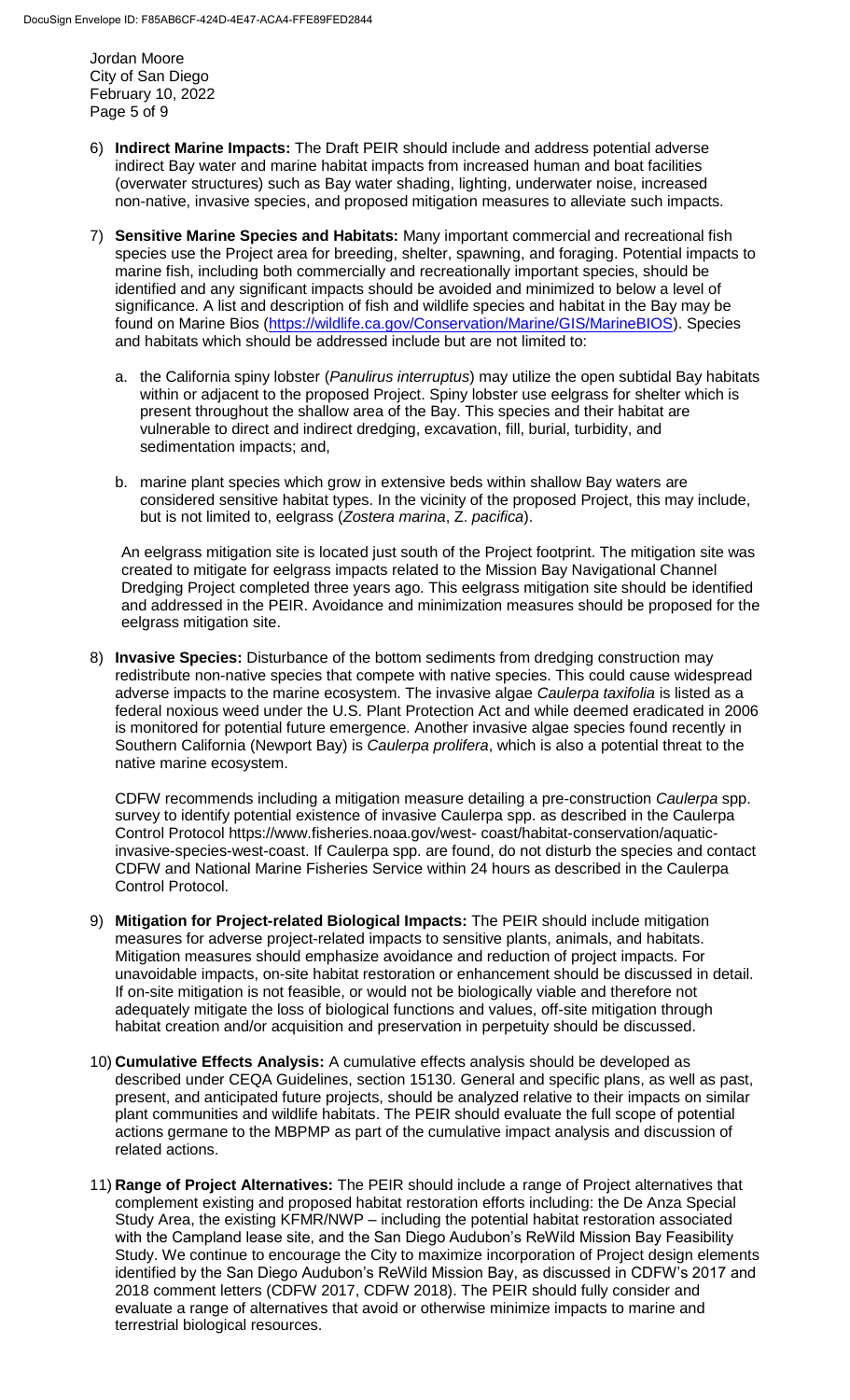Jordan Moore City of San Diego February 10, 2022 Page 6 of 9

12) **Project Phasing:** As indicated in our 2018 comment letter in response to the De Anza Cove Amendment to the Mission Bay Park Master Plan NOP (CDFW 2018), CDFW recommends that the PEIR analyze opportunities to maximize the footprint of native habitats in conformance with the environmental objectives in the MBPMP. Critical Project components such as specific design elements, timing, and phasing of implementation are not detailed within the NOP. Implementation of Project components, specifically the Kendall-Frost Marsh Reserve/Northern Wildlife Preserve, wetland expansion, and upland and buffer creation, should precede other Project components to ensure consistency with the MBPMP, and to safeguard Mission Bay's water quality for the biological resources, natural habitats, leasehold interests, and recreational uses. Implementing the habitat components of the proposed Project prior to other construction components fulfills a longstanding goal of the MBPMP-Recommendation 26: Relocation of Campland, by protecting Mission Bay's water quality for biological resources and recreationalists alike during construction and operation of the future leaseholds. Additionally, where the information is available, the PEIR should detail the success criteria of the habitat creation/restoration components of the Project and indemnify its success through financial sureties. Where the information necessary to establish specific success criteria is not known, the PEIR should identify the Audubon's ReWild Mission Bay as the framework for developing future success criteria.

## **Specific Comments**

- 13) **Wetland Expansion:** Although the De Anza Natural Project significantly improves focus on wetland expansion by comparison to the 2018 De Anza Cove Amendment to the MBPMP, we continue to encourage the City to analyze the possibility of incorporating native habitat along the entire De Anza peninsula. The marsh habitat associated with the Northern Wildlife Preserve (including the Kendall-Frost Reserve) serves an important regional resting, feeding, and migratory stop within the Pacific Flyway, and also acts as a significant bioremediation tool to improve water quality—a key focus of the MBPMP and the Mission Bay Natural Resources Management Plan (City of San Diego, 2002 and 1990 respectively). The City's planning documents have long recognized the mutual benefits that improved water quality offer public recreation and habitat values in specifically stating that the De Anza Special Study Area (SSA) ...shall not be developed to the detriment of existing and/or future adjacent habitat areas. Foremost in consideration should be the extent to which the SSA can contribute to the Park's [Mission Bay Park] water quality. In fact, additional wetlands creation *must be considered*  [emphasis added] as part of the SSA." (City, 2002, p. 53).
- 14) **Eelgrass and Wetland Type Conversion:** CDFW does not recommend any development or conversion that would result in a reduction of wetland and/or eelgrass acreage or habitat values. If conversion of these habitats is unavoidable, the City should provide appropriate mitigation measures and compensation for lost habitat. Project mitigation should ensure there will be "no net loss" of either wetland or eelgrass habitat values or acreage. Development and conversion includes, but is not limited to, conversion to subsurface drains, placement of fill or building of structures within the wetland, eelgrass and channelization or removal of substrate materials from the wetland or eelgrass bed. All eelgrass habitat and potential eelgrass habitat, whether ephemeral, intermittent, or perennial, should be retained and provided with substantial setbacks that preserve the aquatic values and maintain their value to on-site and off-site wildlife populations. Mitigation measures to compensate for impacts to these aquatic resources should be included in the PEIR.
- 15) **Climate Change Resiliency:** The PEIR should address climate resiliency with both planning and design aspects of the Project. Several climate change models illustrate that areas of De Anza will be subject to sea level rise, which may jeopardize the redevelopment of De Anza, absent major structural infrastructure. The PEIR should clearly analyze how sea level rise will affect the plan, particularly the created wetlands. Project Alternatives should consider the effects of potential sea level rise and climate change on marine habitat modifications. Analysis should include discussion of infrastructure and long-term maintenance, as well as congruency with the Climate Resilient SD Plan.

## 16) **Recreational Use:**

a) Camping*:* The NOP indicates that,

"…*the existing RV campground and vacant De Anza Mobile Home Park would be replaced with low-cost guest housing, allowing for approximately 600 camping sites for RV's, cabins or other eco-friendly accommodations and associated open space and facilities consistent with camping accommodations. Camping-oriented ancillary facilities and amenities, such as food services/concessions, would also be provided on site*."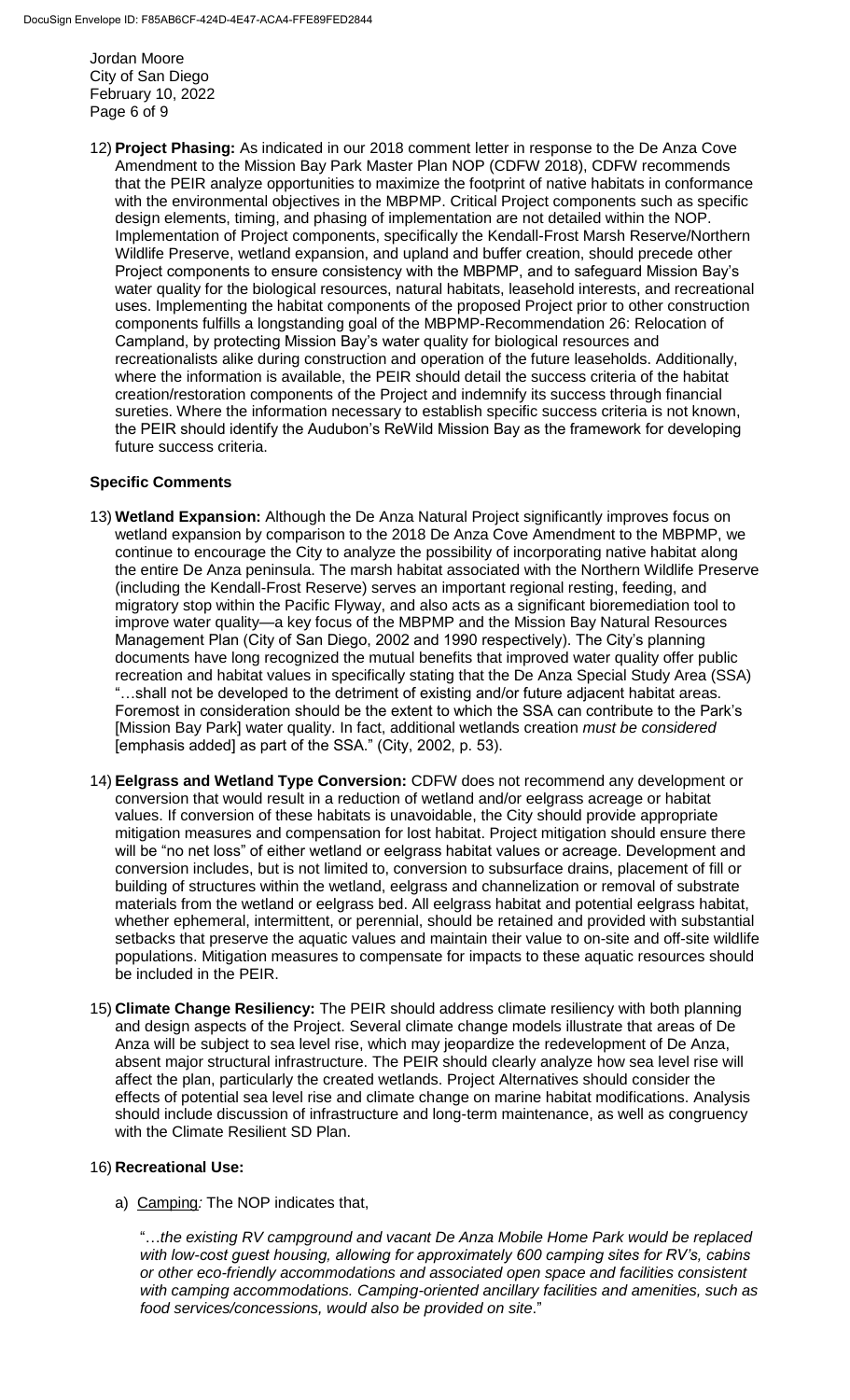Jordan Moore City of San Diego February 10, 2022 Page 7 of 9

> CDFW does not consider RV camping to be a passive recreational use; the PEIR should analyze the proposed low-cost guest housing on the De Anza peninsula as an active recreational use and discuss how surrounding natural habitat will be impacted. To maximize habitat values and improve water quality, we recommend that commercial and other land use developments be strategically located farthest away from sensitive resources to include wetlands and open waters of the bay.

- b) Watercraft*:* The NOP states that a small non-motorized boat lease area is proposed as part of the Project, and an existing boat ramp in De Anza Cove would be removed. Motorized watercraft access currently exists just east of the Project boundary at the De Anza Boat Launch. The NOP goes on to state that nonmotorized personal watercraft would have access in De Anza Cove from the new potential boat lease, while motorized boats could access De Anza Cove from the existing boat ramp east of the Project area. CDFW recommends that De Anza Cove be limited to non-motorized watercraft and swimming uses only. Allowing motorized watercraft activities in De Anza Cove risks damage to the proposed eastern wetlands, resulting from boats operating close to, or directly in, wetland areas. Noise from motors may also disturb nesting or foraging avian species. Indirect impacts to the wetlands could occur from pollution and increased turbidity caused by motorized watercraft.
- 17) **CEQA Document Tiering:** The NOP indicates that specific active recreation uses at the north section of De Anza Cove will be determined during future site planning efforts as part of a General Development Plan through a public process. While we appreciate additional public involvement in the future, the PEIR should specify what mechanisms under CEQA will be employed. As expressed in our 2018 comment letter (CFDW 2018), the City should indicate whether it anticipates subsequent Project-specific CEQA documents, or if a consistency determination process will be followed when tiering from the PEIR.

CEQA Lead Agencies may elect to prepare a Program EIR as a high-level CEQA document addressing "…a series of actions that can be characterized as one large Project…" (CEQA Guidelines § 15168). Absent a clear understanding of how the PEIR is intended to be used, CDFW is unable to comment on the full breadth of environmental concerns and potential avoidance, minimization, or mitigation measures. Given the nature of a programmatic environmental document, CDFW acknowledges that the CEQA Lead Agency is not obligated to fully analyze subsequent activities for which insufficient data exists. However, CEQA findings of significance should only be made when those findings are supported by substantial evidence in the record (CEQA § 15091(b)). For those aspects of the proposed Project that have not been fully studied, findings of significance should be set aside when certifying the PEIR until those aspects can be fully studied in a subsequent or supplemental CEQA document (see CEQA Guidelines §§ 15162 and 15163).

## 18) **Jurisdictional Delineation and 1600 Notification:**

- a) The Project area supports aquatic, riparian, and wetland habitats; therefore, a jurisdictional delineation of the wetlands, Rose Creek, and associated riparian habitats should be included in the PEIR. Please note that some wetland and riparian habitats subject to CDFW's authority may extend beyond the jurisdictional limits of the U.S. Army Corps of Engineers.
- b) The CDFW has regulatory authority over activities in streams and/or lakes that will divert or obstruct the natural flow, or change the bed, channel, or bank (which may include associated riparian resources) of any river, stream, or lake or use material from a river, stream, or lake. For any such activities, the Project applicant (or "entity") must provide written notification to CDFW pursuant to section 1600 *et seq*. of the Fish and Game Code. Based on this notification and other information, CDFW determines whether a Lake and Streambed Alteration Agreement (LSAA) with the applicant is required prior to conducting the proposed activities. CDFW's issuance of a LSAA for a Project that is subject to CEQA will require CEQA compliance actions by CDFW as a Responsible Agency. CDFW as a Responsible Agency under CEQA may consider the City's PEIR for the Project. To minimize additional requirements by CDFW pursuant to section 1600 *et seq*. and/or under CEQA, the document should fully identify the potential impacts to the stream or riparian resources and provide adequate avoidance, mitigation, monitoring and reporting commitments for issuance of the LSAA.

## 19) **Marine Mitigation Measures:**

At a minimum, the following marine mitigation measures should be incorporated into a Marine Impact Avoidance, Minimization and Monitoring plan for any proposed sediment placement cut and fill work within or adjacent to the marine habitats of Mission Bay.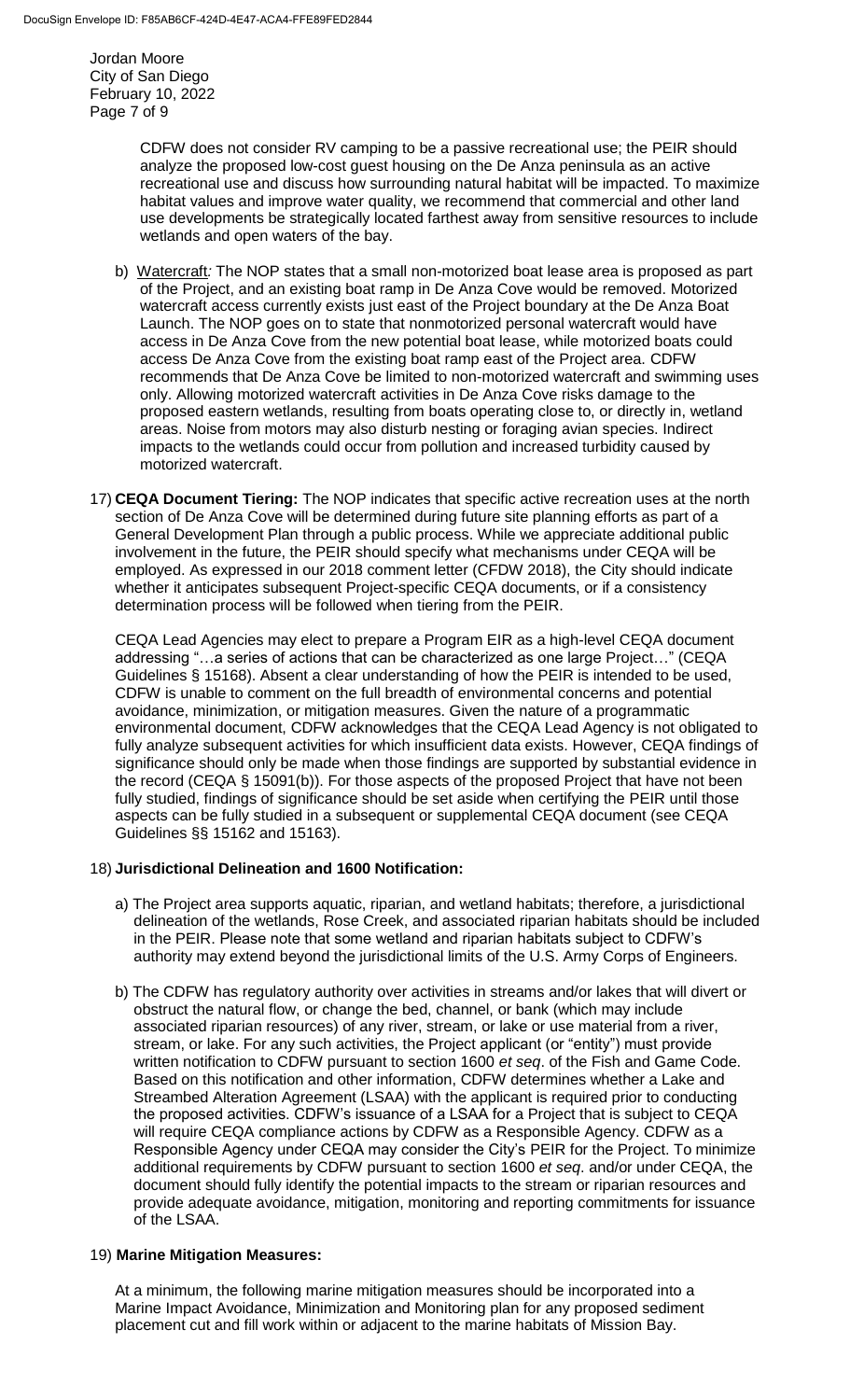Jordan Moore City of San Diego February 10, 2022 Page 8 of 9

- a) Avoidance Measures: Equipment, vehicle routes, dump trucks, bulldozers, and workers should travel, set up and operate outside the Bay habitat boundaries to the extent feasible to avoid significant Project impacts to marine habitat, species, and water quality. All driving, dumping, bulldozing routes and locations should be referenced on maps and diagrams in relation to the marine habitat boundaries showing potential areas of impact.
- b) Avoidance Measures: The CDFW recommends avoidance of eelgrass and marine habitat impacts. Project alternatives and designs should include construction methods designed to fully avoid impacts to existing sensitive marine fish and wildlife and associated marine habitats.
- c) Minimization Measure: For Bay sandy beach and mudflat protection or creation, dredged or excavated sediments to be used as fill should be sampled under an approved sediment analysis plan, and only clean, beach or mudflat compatible sand should be placed on receiver beaches. Dredged sediments should be similar to receiver beach sediments in grain size, color, and percent silt content.
- d) Minimization Measure: Hydrological modeling should be done to identify appropriate sediment placement volumes and locations to minimize significant marine habitat and creek mouth impacts.
- e) Minimization Measure: Silt curtains and coffer dams should be used to the extent feasible to minimize turbidity and sedimentation impacts for all sensitive marine habitats and species.

Eelgrass and Shallow Water Habitat Mitigation Measures: Eelgrass is a sensitive habitat that is highly productive as a juvenile fish nursery, and used by adult fish and invertebrates for foraging, spawning, and shelter. Eelgrass beds are also considered a "special aquatic site" and given protections by the Clean Water Act. Additionally, the importance of eelgrass protection and restoration, as well as the ecological benefits of eelgrass, is identified in the California Public Resources Code (PRC§35630). Guidance for eelgrass habitat impact avoidance, minimization, and compensatory mitigation as well as guidance for eelgrass mitigation banking is provided by the California Eelgrass Mitigation Policy (CEMP), (NOAA, 2014). [\(https://media.fisheries.noaa.gov/dam](https://media.fisheries.noaa.gov/dam-migration/cemp_oct_2014_final.pdf)[migration/cemp\\_oct\\_2014\\_final.pdf\)](https://media.fisheries.noaa.gov/dam-migration/cemp_oct_2014_final.pdf).

If transplanting of eelgrass is required for eelgrass compensatory mitigation, a Scientific Collecting Permit (SCP) from CDFW will be required prior to harvest and transplanting activities. The SCP may include conditions such as donor bed surveys, limits on number and density of turions collected, methods for collection and transplanting, notification of activities, and reporting requirements. Please visit the CDFW's SCP webpage for more information: [https://wildlife.ca.gov/Licensing/Scientific-Collecting.](https://wildlife.ca.gov/Licensing/Scientific-Collecting)

## **ENVIRONMENTAL DATA**

CEQA requires that information developed in environmental impact reports and negative declarations be incorporated into a database which may be used to make subsequent or supplemental environmental determinations. (Pub. Resources Code, § 21003, subd. (e).) Accordingly, please report any special status species and natural communities detected during Project surveys to the California Natural Diversity Database (CNDDB). The CNNDB field survey form can be filled out and submitted online at the following link: [https://wildlife.ca.gov/Data/CNDDB/Submitting-Data.](https://wildlife.ca.gov/Data/CNDDB/Submitting-Data) The types of information reported to CNDDB

can be found at the following link: [https://www.wildlife.ca.gov/Data/CNDDB/Plants-and-Animals.](https://www.wildlife.ca.gov/Data/CNDDB/Plants-and-Animals)

## **ENVIRONMENTAL DOCUMENT FILING FEES**

The Project, as proposed, would have an impact on fish and/or wildlife, and assessment of environmental document filing fees is necessary. Fees are payable upon filing of the Notice of Determination by the Lead Agency and serve to help defray the cost of environmental review by CDFW. Payment of the environmental document filing fee is required in order for the underlying Project approval to be operative, vested, and final. (Cal. Code Regs, tit. 14, § 753.5; Fish & G. Code, § 711.4; Pub. Resources Code, § 21089.)